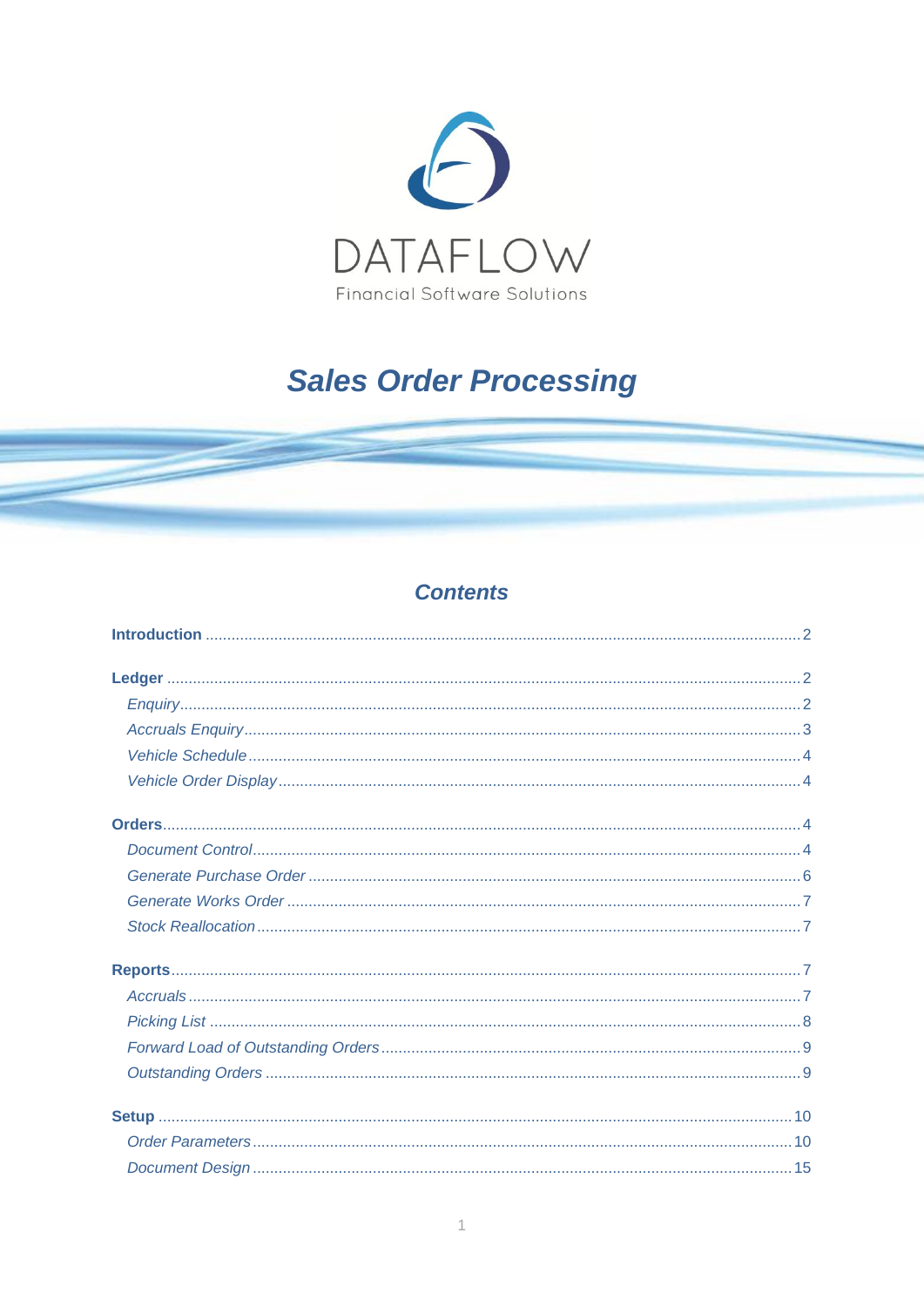## <span id="page-1-0"></span>**Introduction**

The Sales Order Processing module offers effective control and flexibility over order processing activity. Document handling features, point and click enquiry options and keyboard aware input procedures provide fast and easy access to order progress procedures and status information.

Links to existing ledgers and the stock control system provide the necessary updates and progress information.

|        | dataflow~32 Sales Order |  |                                   |  |  |  |
|--------|-------------------------|--|-----------------------------------|--|--|--|
| Ledger |                         |  | Orders Reports Setup Tools Window |  |  |  |

## <span id="page-1-1"></span>**Ledger**

| dataflow~32 Sales Order                                                                 | $\mathbf{x}$<br>$\Box$ |
|-----------------------------------------------------------------------------------------|------------------------|
| Orders Reports Setup Tools Window<br>Ledger                                             |                        |
| Enquiry<br><b>Accruals Enquiry</b><br>Vehicle Schedule<br>Vehicle Order Display<br>Exit |                        |

## <span id="page-1-2"></span>*Enquiry*

The Sales Order Enquiry displays all order related documents under the corresponding document tab heading.

Each document tab displays a split grid. The upper section shows the document header and the lower relates to the line details of the selected document on the upper section.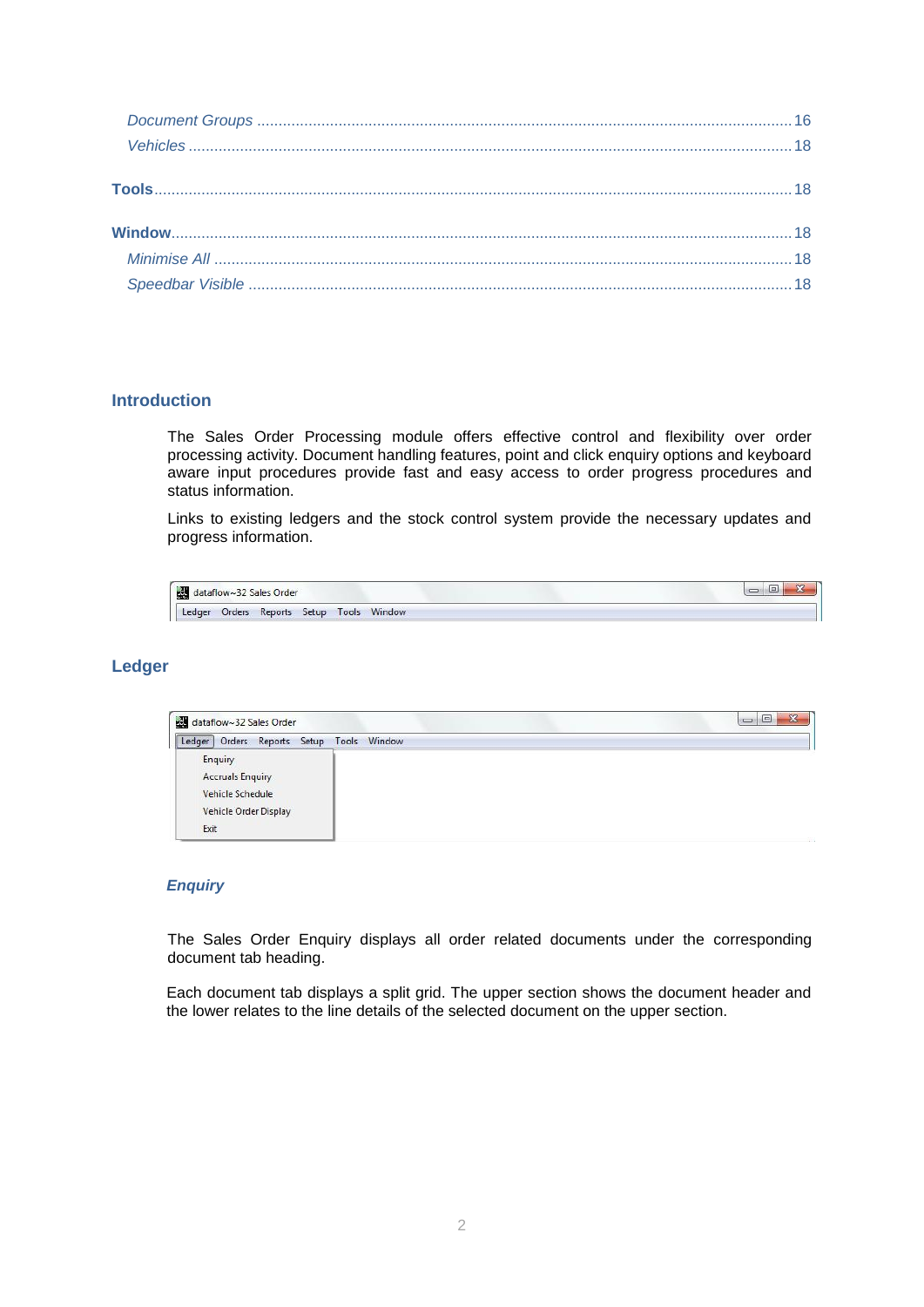|                     | Company Name Miles Brown and Sons & Co. | $\blacktriangledown$ | OS Orders<br>OS Returns | г.<br>□ By Stock | By Account | History                                         | View Notes<br>Delivery Address |         |                         |           |
|---------------------|-----------------------------------------|----------------------|-------------------------|------------------|------------|-------------------------------------------------|--------------------------------|---------|-------------------------|-----------|
|                     | Documents                               |                      |                         |                  |            | Options                                         |                                |         |                         |           |
|                     | Orders                                  |                      | Deliveries              |                  |            |                                                 | Invoices                       |         |                         |           |
|                     | Type Reference Account                  | Date                 |                         |                  |            | Amount VAT Amount Currency Profit Margin Status |                                | Our Ref | Their $R$ $\rightarrow$ |           |
| Þ<br>Ø              | ORD 0000001046 G00001                   | 09/01/2013           | 5.875.00                | 875.00           |            |                                                 | 100.00 Outstanding             |         |                         |           |
| 0<br>$\overline{ }$ | ORD 0000001045 BRIT01                   | 09/01/2013           | 11.750.00               | 1.750.00         |            |                                                 | 100.00 Outstanding             |         | k                       |           |
| Location            | Notes                                   | Quantity             | Outstanding             | Price Disc %     |            | Amount   Currency   Due Date                    |                                |         | Weight                  | Go $\sim$ |
|                     | CENTRAL WAI 3.5in High Density disks    | 1.00                 | 1.00                    | 5,000.00         | 0.00       | 5,000.00                                        | 09/01/2013                     |         | 0.25                    | 퇸         |

From the View Accounts grid selecting  $\mathbb{Q}$  view will load a new window displaying various levels of information for the selected account within categorized tabs.

## <span id="page-2-0"></span>*Accruals Enquiry*

Use this facility to produce a list of Accruals based upon the criteria selected under the Report Type section of the window.

| dataflow~32 Sales Order - [Accruals Enquiry]     | $\overline{\mathbf{x}}$<br>▣<br>$\Box$ |
|--------------------------------------------------|----------------------------------------|
| Ledger Orders Reports Setup Tools Window         | $ E$ $x$                               |
| Options                                          | Accruals                               |
| Miles Brown and Sons & Co.<br>$\vert$<br>Company |                                        |
| Date                                             | Report Type                            |
|                                                  | □ Order Lines Not Delivered            |
| 14/01/2013<br>As At Date                         | Delivery Note Lines Not Invoiced       |
|                                                  | Invoice Lines Not Updated              |
|                                                  | □ Returns Not Credited                 |
|                                                  | Credit Notes Not Updated               |
|                                                  | <b>▽</b> By Cost Centre Analysis       |
|                                                  |                                        |
|                                                  |                                        |
|                                                  |                                        |
|                                                  | 2 Help<br><b>O</b> Close<br>Process    |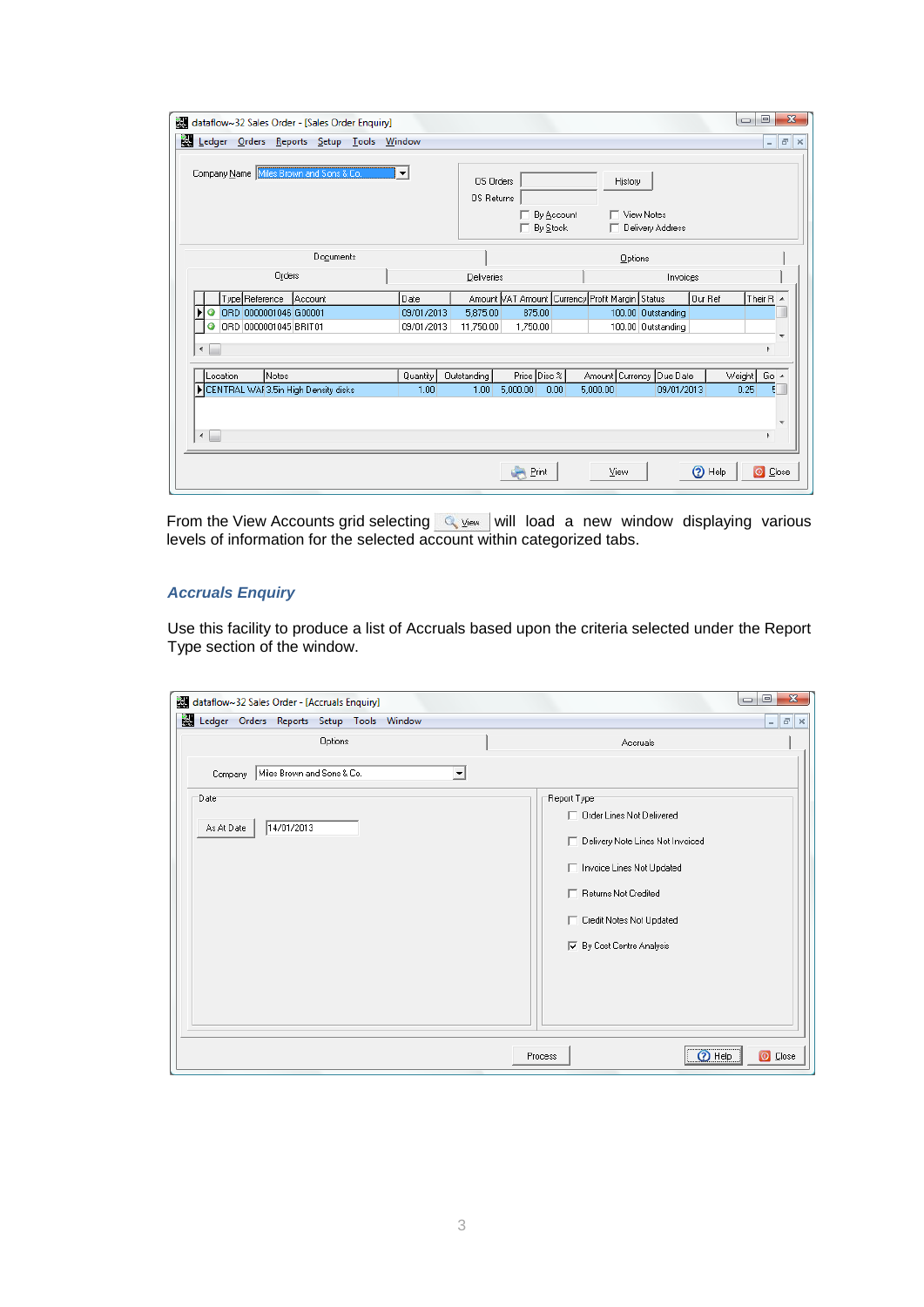## <span id="page-3-0"></span>*Vehicle Schedule*

Use this routine to display a schedule of the orders allocated to each vehicle. The returned information is summarized by day.

#### <span id="page-3-1"></span>*Vehicle Order Display*

This window displays all the open orders and their assigned vehicles. The screen displays a split grid, upper section displays the document header and the assigned vehicle to the selected document in the lower section.

#### <span id="page-3-2"></span>**Orders**

This menu offers the main options for day-to-day Sales Order operations.

Before starting to use these options, check the completion of set up procedures for:-

- Sales order parameters authorisation levels, document numbering.
- Sales order document design quotations, acknowledgements, delivery notes, invoices.
- Stock Ledger parameters (monitor shortages) and stock/product items
- Sales Ledger parameters, document invoicing parameters and customer accounts.

In general the system handles orders in three stages. Firstly, raising the Order, secondly recording and production of the delivery note and finally the entry and production of the customer invoice. It is possible to omit the middle stage and simply record an invoice directly against the sales order. Whichever route is taken the relevant stock balances are updated according to the full or part quantities specified at each stage. Stock balances change immediately after the line entry is confirmed.



#### <span id="page-3-3"></span>*Document Control*

This window handles the entry, printing and update of all Orders/ Returns, Deliveries and Order Invoices/Credits notes.

In general the system handles Orders in three stages. Firstly, raising the Order then the recording and production of the delivery note and finally the entry and production of the customer Invoice. It is possible to omit the middle (Delivery) stage and simply record an invoice directly against the Sales Order. Whichever route is taken the relevant stock balances are updated according to the full or part quantities specified at each stage. Stock balances change immediately after the line entry is confirmed.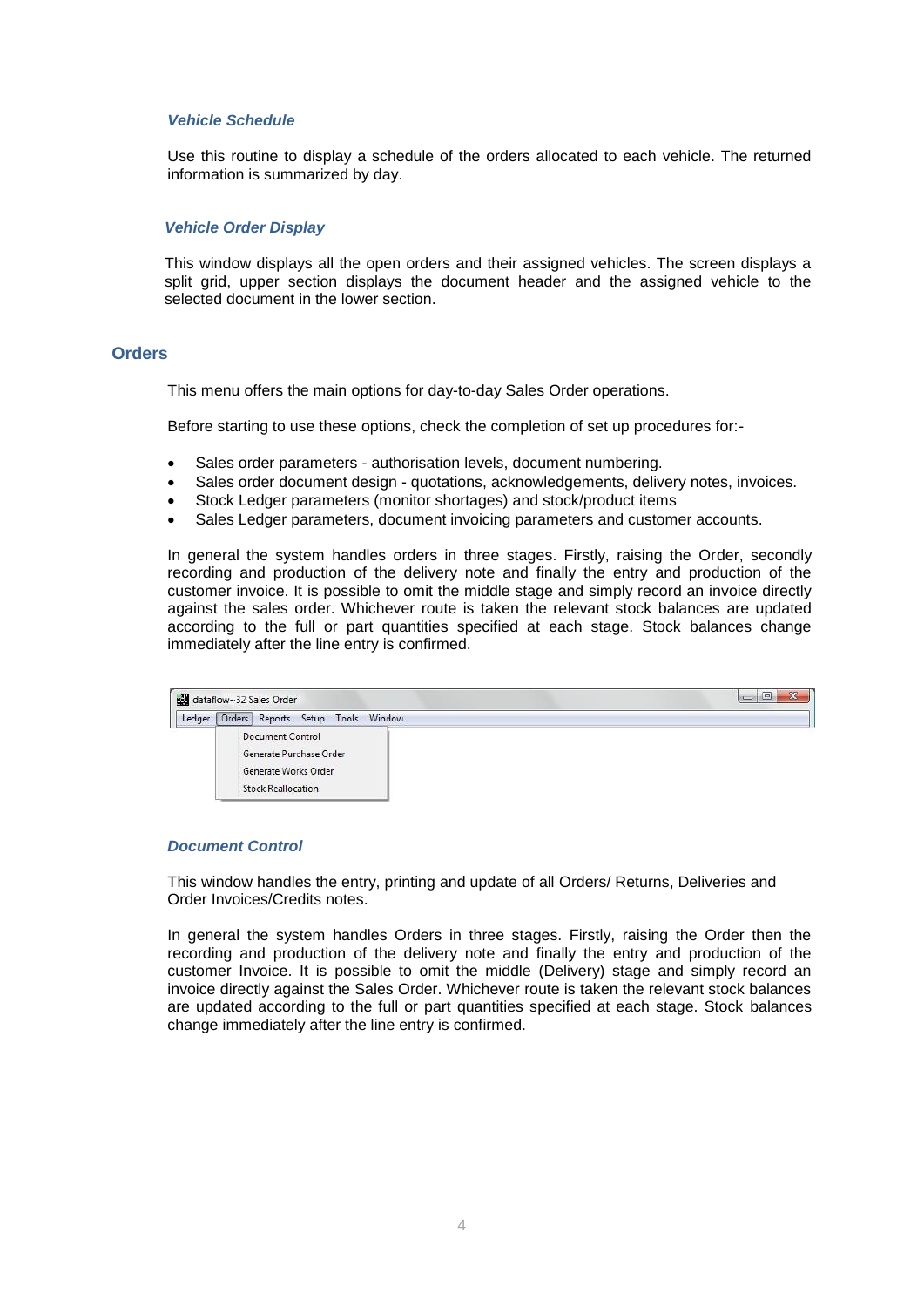| M.                   |                                                                         | $\Box$ By Account |                       | dataflow~32 Sales Order - [Sales Order Processing]<br>Ledger Orders Reports Setup Tools<br>Company Name   Miles Brown and Sons & Co. | Window<br>$\blacktriangledown$ |           | Graystone Insurance CO LTD <sup>.</sup><br>OS Orders<br><b>OS Returns</b> |  | 5.875.00<br>0.00 | View<br>C Orders/Returns<br>C Deliveries<br>C Invoices/Credits<br>C Scheduled Orders<br>C Quotations | □ View Notes         | $\mathbf{X}$<br>▣<br>$\Box$<br>$ B$ $\times$<br>$\nabla$ View Balances<br>□ Delivery Address |
|----------------------|-------------------------------------------------------------------------|-------------------|-----------------------|--------------------------------------------------------------------------------------------------------------------------------------|--------------------------------|-----------|---------------------------------------------------------------------------|--|------------------|------------------------------------------------------------------------------------------------------|----------------------|----------------------------------------------------------------------------------------------|
|                      |                                                                         |                   |                       | Documents                                                                                                                            |                                |           |                                                                           |  |                  | Options                                                                                              |                      |                                                                                              |
|                      |                                                                         |                   | Type Reference        | Account                                                                                                                              | Date                           |           | Amount VAT Amount   Currency   Profit Margin   Status                     |  |                  |                                                                                                      |                      |                                                                                              |
| Ы                    | $\circ$                                                                 |                   | ORD 0000001046 G00001 |                                                                                                                                      | 09/01/2013                     | 5.875.00  | 875.00                                                                    |  |                  | 100.00 Outstandir                                                                                    |                      |                                                                                              |
|                      | Θ                                                                       |                   | OBD 0000001045 BBIT01 |                                                                                                                                      | 09/01/2013                     | 11,750.00 | 1,750.00                                                                  |  |                  | 100.00 Outstandir                                                                                    |                      |                                                                                              |
|                      | Θ                                                                       |                   | ORD 0000001044 AQ0001 |                                                                                                                                      | 09/01/2013                     | 0.20      | 0.00                                                                      |  |                  | 40.00 Outstandir                                                                                     | <b>Q</b> <i>View</i> |                                                                                              |
|                      | Θ                                                                       |                   | ORD 0000001043 A00001 |                                                                                                                                      | 19/06/2012                     | 88,125.00 | 13,125.00                                                                 |  |                  | 100.00 Outstandir                                                                                    |                      |                                                                                              |
|                      | Θ                                                                       |                   | ORD 0000001042 A00001 |                                                                                                                                      | 11/05/2012                     | 2.59      | 0.39                                                                      |  |                  | 22.73 Outstandir                                                                                     | $\blacksquare$ Print |                                                                                              |
|                      | Θ                                                                       |                   | RET 0000001040 MARVEL |                                                                                                                                      | 18/07/2009                     | 115.15    | 17.15                                                                     |  |                  | 48.98 Outstandir                                                                                     | Authorise            | Deliver                                                                                      |
|                      | Θ                                                                       |                   | RET 0000001039 BRIT01 |                                                                                                                                      | 17/06/2009                     | 115.15    | 17.15                                                                     |  |                  | 48.98 Outstandir                                                                                     |                      |                                                                                              |
|                      | Θ                                                                       | <b>RET</b>        | 0000001038 B00002     |                                                                                                                                      | 15/05/2009                     | 1.59      | 0.24                                                                      |  |                  | 29.63 Outstandir                                                                                     | Copy                 | Deliver All                                                                                  |
|                      | Θ                                                                       |                   | RET 0000001037 A00001 |                                                                                                                                      | 29/04/2009                     | 7.76      | 1.16                                                                      |  |                  | 22.73 Outstandir                                                                                     |                      |                                                                                              |
|                      | Θ                                                                       |                   | ORD 0000001036 MARVEL |                                                                                                                                      | 16/04/2009                     | 1,468.75  | 218.75                                                                    |  |                  | 97.60 Outstandir                                                                                     |                      | Invoice                                                                                      |
|                      |                                                                         |                   | ORD 0000001035 CPL001 |                                                                                                                                      | 14/04/2009                     | 2,367.63  | 352.63                                                                    |  |                  | 49.18 Outstandir =                                                                                   |                      | Invoice All                                                                                  |
| $\blacktriangleleft$ |                                                                         |                   |                       |                                                                                                                                      |                                |           |                                                                           |  |                  |                                                                                                      |                      |                                                                                              |
|                      | & Modify<br><b>2</b> Help<br><b>O</b> Add<br>O Close<br><b>B</b> Remove |                   |                       |                                                                                                                                      |                                |           |                                                                           |  |                  |                                                                                                      |                      |                                                                                              |

This window handles the entry, printing and update of Invoices and Credit notes. Additional options for Pro-forma Invoices and Scheduled Invoices are also available with the ability to convert these into full Sales Invoices if and when required.

 $\Box$  By Account

C Deliveries

C Invoices/Credits

C Scheduled Orders

Applies a filter to the grid to display only transactions that have been posted to the specified Sales Ledger account.

Once the *By Account* option is checked additional filter options will become available as detailed below;

| <b>By Address</b> | Cargo World Ltd                |  |
|-------------------|--------------------------------|--|
| ΑI<br>C Invoice   | Cargo World Ltd                |  |
| <b>C</b> Delivery | Unit 1 Longview Industrial Est |  |

*C* Orders/Returns Applies a filter so only Orders/Returns appear within the grid. All control buttons and subsequent filters apply to this document type when this view is selected.

> Applies a filter so only Deliveries appear within the grid. All control buttons and subsequent filters apply to this document type when this view is selected.

> Applies a filter so only Invoices/Credits appear within the grid. All control buttons and subsequent filters apply to this document type when this view is selected.

Applies a filter so only Scheduled Orders appear within the grid. All control buttons and subsequent filters apply to this document type when this view is selected.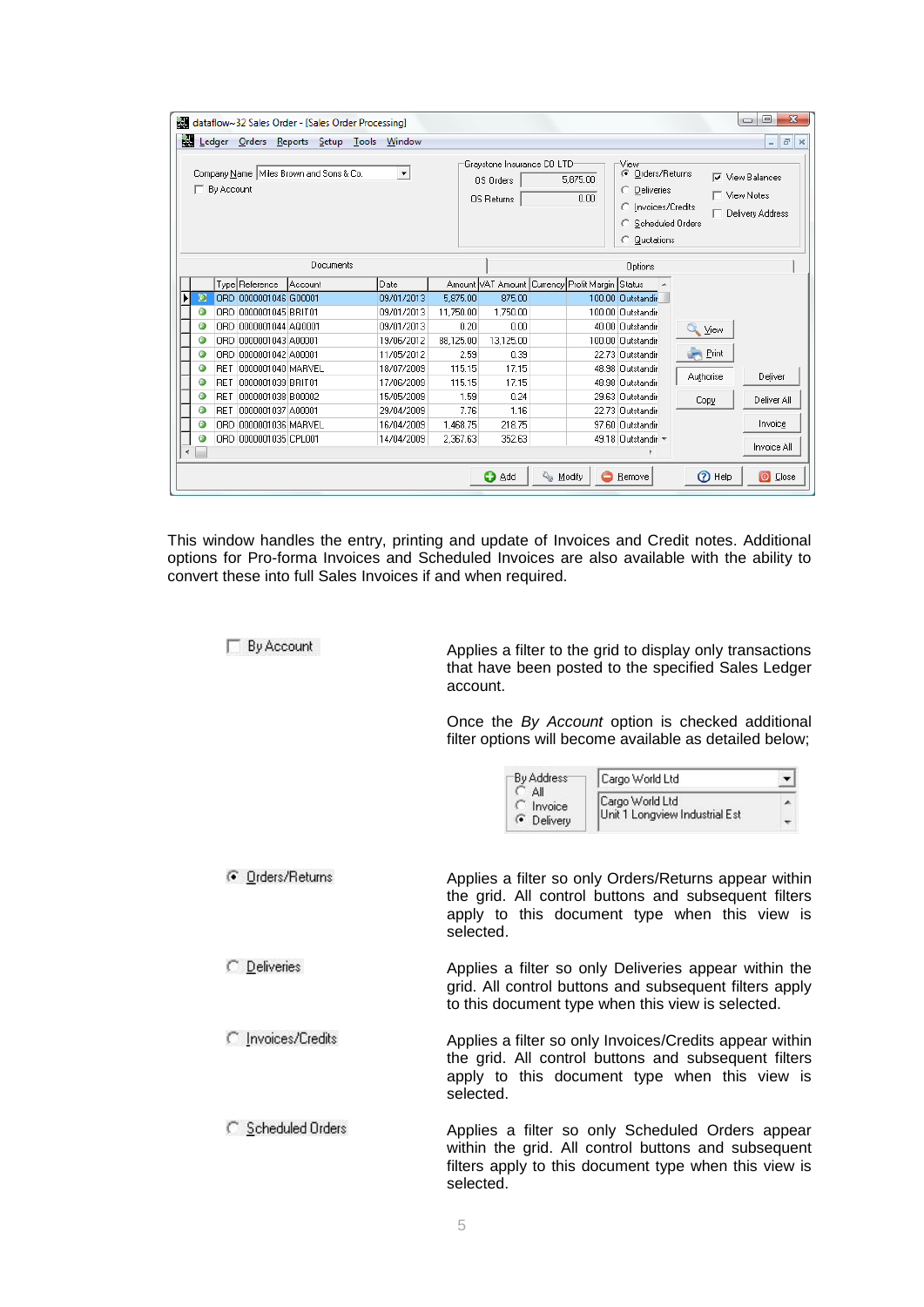| Quotations             | Applies a filter so only Quotations appear within the<br>grid. All control buttons and subsequent filters apply<br>to this document type when this view is selected. |
|------------------------|----------------------------------------------------------------------------------------------------------------------------------------------------------------------|
| <b>▽</b> View Balances | Adds Account balance information to the window.                                                                                                                      |
| View Updated           | Applies a filter so only updated transactions appear<br>within the grid. By displaying updated documents it is<br>also possible to print COPY invoices               |
| Delivery Address       | Adds delivery address details to the grid display.                                                                                                                   |

The Options tab works in conjunction with the above parameters by applying further filters based upon your selection to the document grid display. To reset these filters back to default (so no filter is applied) click the  $B_{\text{Best Filter}}$  button. The Best Filter button is only available if there are filters applied.

The input method maintaining a simple and straight forward routine with options and input fields stored within catergorised tabs. Use the system generic  $\bullet$  and  $\bullet$  Modify and  $\bullet$  Bemove buttons to enter, change or delete existing line entries along with the  $\circ$  ok and  $\circ$  Cancel as confirmation or cancellation during input.

Once the Account Code and Header information is chosen simply click  $\bullet$   $\bullet$  identified enter a line and once complete click  $\bullet$  or i. Upon clicking  $\bullet$  or the system will automatically generate a new line allowing for the input of the next transaction line eliminating the necessity to click  $\bullet$  and after each completed line, you may  $\bullet$  Cancel the system generated blank line if it is not required. Simply click  $\Box$  Update to complete the entry.

#### <span id="page-5-0"></span>*Generate Purchase Order*

During the creation of Sales Orders dataflow provides the ability to create Purchase Order on the back of that Sales Order.

All Purchase Order details generated via the Sales Orders Document Control will be presented within this window, enabling you to review each entry and generate a full Purchase Order document. Generated Purchase Orders will then be displayed within the Document Control screen in the Purchase Orders ledger.

|                          | Company Name Miles Brown and Sons & Co. |      | By Account<br>┍<br>By Stock<br>г.<br><b>Supplier Prices</b> |           |                       |              |
|--------------------------|-----------------------------------------|------|-------------------------------------------------------------|-----------|-----------------------|--------------|
|                          | Order Lines                             |      |                                                             | Details   |                       |              |
| Account                  | Supplier Name                           | Code | <b>Invoice Text</b>                                         | Reference | Date                  |              |
| $\blacktriangleright$ 5M | 5M Quality Rail Service 35 HDD          |      | 3.5in High Density disks                                    |           | 0000001034 31/05/2009 |              |
| <b>5M</b>                | 5M Quality Rail Service 35 HDD          |      | 3.5in High Density disks                                    |           | 0000001041 23/08/2009 | View         |
| <b>5M</b>                | 5M Quality Rail Service 35 HDD          |      | 3.5in High Density disks                                    |           | 0000001043 19/06/2012 |              |
| <b>5M</b>                | 5M Quality Rail Service 35 HDD          |      | 3.5in High Density disks                                    |           | 0000001044 09/01/2013 |              |
| <b>5M</b>                | 5M Quality Rail Service 35 HDD          |      | 3.5in High Density disks                                    |           | 0000001045 09/01/2013 | Select       |
| 5М                       | 5M Quality Rail Service 35 HDD          |      | 3.5in High Density disks                                    |           | 0000001046 09/01/2013 |              |
| DURA01                   | Durapower Electonics (CABLE             |      | <b>CABLING</b>                                              |           | 0000001042 11/05/2012 | Un-SelectAll |
| DURA01                   | Durapower Electonics (CABLE             |      | <b>CABLING</b>                                              |           | 0000001034 31/05/2009 |              |
|                          |                                         |      |                                                             |           |                       | Generate     |
|                          |                                         |      |                                                             |           |                       |              |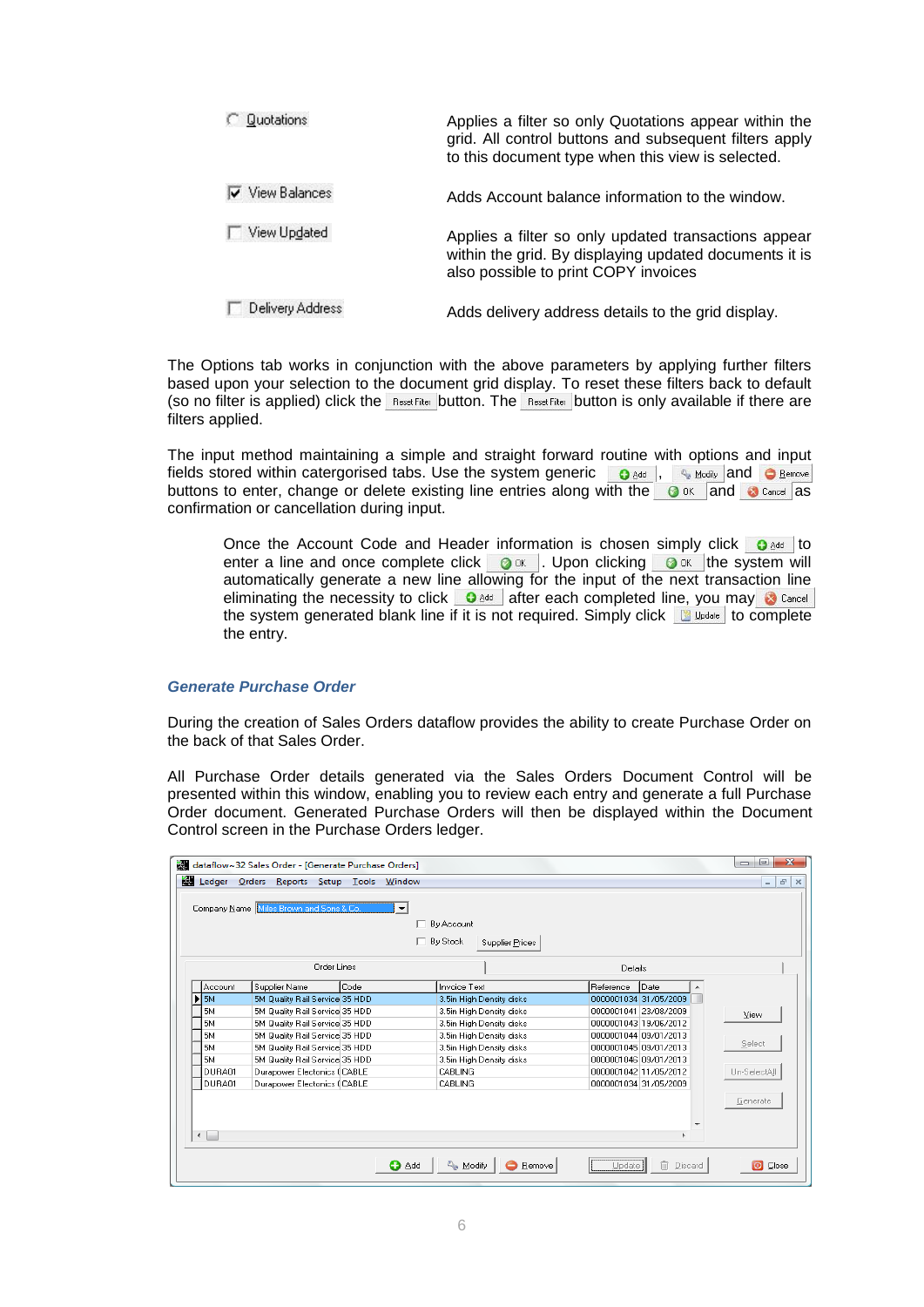## <span id="page-6-0"></span>*Generate Works Order*

Use this window to Generate internal works orders to satisfy Sales Orders.

#### <span id="page-6-1"></span>*Stock Reallocation*

Stock re-allocation procedures can be used if surplus stock levels are low and the need arises to fulfill one order in preference to another. To use the re-allocation feature the stock ledger parameter 'Monitor shortages' must be set on.

| dataflow~32 Sales Order - [Reallocate Stock To] |                                           |               |                          |                                           |                |           |                              |            | ▣<br>$\Box$                      | $\mathbf{x}$ |
|-------------------------------------------------|-------------------------------------------|---------------|--------------------------|-------------------------------------------|----------------|-----------|------------------------------|------------|----------------------------------|--------------|
| Ledger Orders Reports Setup Tools               |                                           |               | Window                   |                                           |                |           |                              |            | $\overline{\phantom{0}}$         | $F \times$   |
| Account A00001                                  | Company Name   Miles Brown and Sons & Co. |               | $\overline{\phantom{a}}$ |                                           |                |           |                              |            |                                  |              |
|                                                 |                                           | Orders        |                          |                                           |                |           | Options                      |            |                                  |              |
| Type Reference                                  | Date                                      | <b>Status</b> |                          | Amount Profit Margin   Currency   Our Ref |                |           | Their Ref                    |            | Authorisation Total Weight   C A |              |
| DRD 0000001043 19/06/2012 Outstanding           |                                           |               | 88,125.00                | 100.00                                    |                |           |                              | Authorised | 0.25                             |              |
|                                                 | ORD 0000001042 11/05/2012 Outstanding     |               | 2.59                     | 22.73                                     |                |           |                              | Authorised | 0.00                             |              |
|                                                 | ORD 0000001034 31/05/2009 Outstanding     |               | 34.31                    | 25.34                                     |                | Our ref1  | Thier ref1                   | Authorised | 10.00                            |              |
|                                                 |                                           |               |                          |                                           |                |           |                              |            |                                  |              |
| Location                                        | Notes                                     |               | Quantity                 |                                           | Price   Disc % |           | Amount   Currency   Due Date | Weight     | Goods Amt                        | $D -$        |
| CENTRAL WAREH 3.5in High Density disks          |                                           |               | 1.00                     | 75,000.00                                 | 0.00           | 75,000.00 | 19/06/2012                   | 0.25       | 75,000.00                        |              |
|                                                 |                                           |               |                          |                                           |                |           |                              |            |                                  |              |
| $\leftarrow$                                    |                                           |               |                          |                                           |                |           |                              |            |                                  | Þ.           |
|                                                 |                                           |               |                          |                                           |                |           | Re-Allocate                  | $(2)$ Help | O Close                          |              |

## <span id="page-6-2"></span>**Reports**

Transactions are held under their corresponding period based upon their transaction date, providing that period hasn't been closed. This means entries dated into the future can be recorded without distorting current period balances.



## <span id="page-6-3"></span>*Accruals*

This report produces information which may be used to compile accrued income journals. Essentially the report returns the value, as at a given date, of the various document types awaiting further processing. Values are analysed by Nominal account code.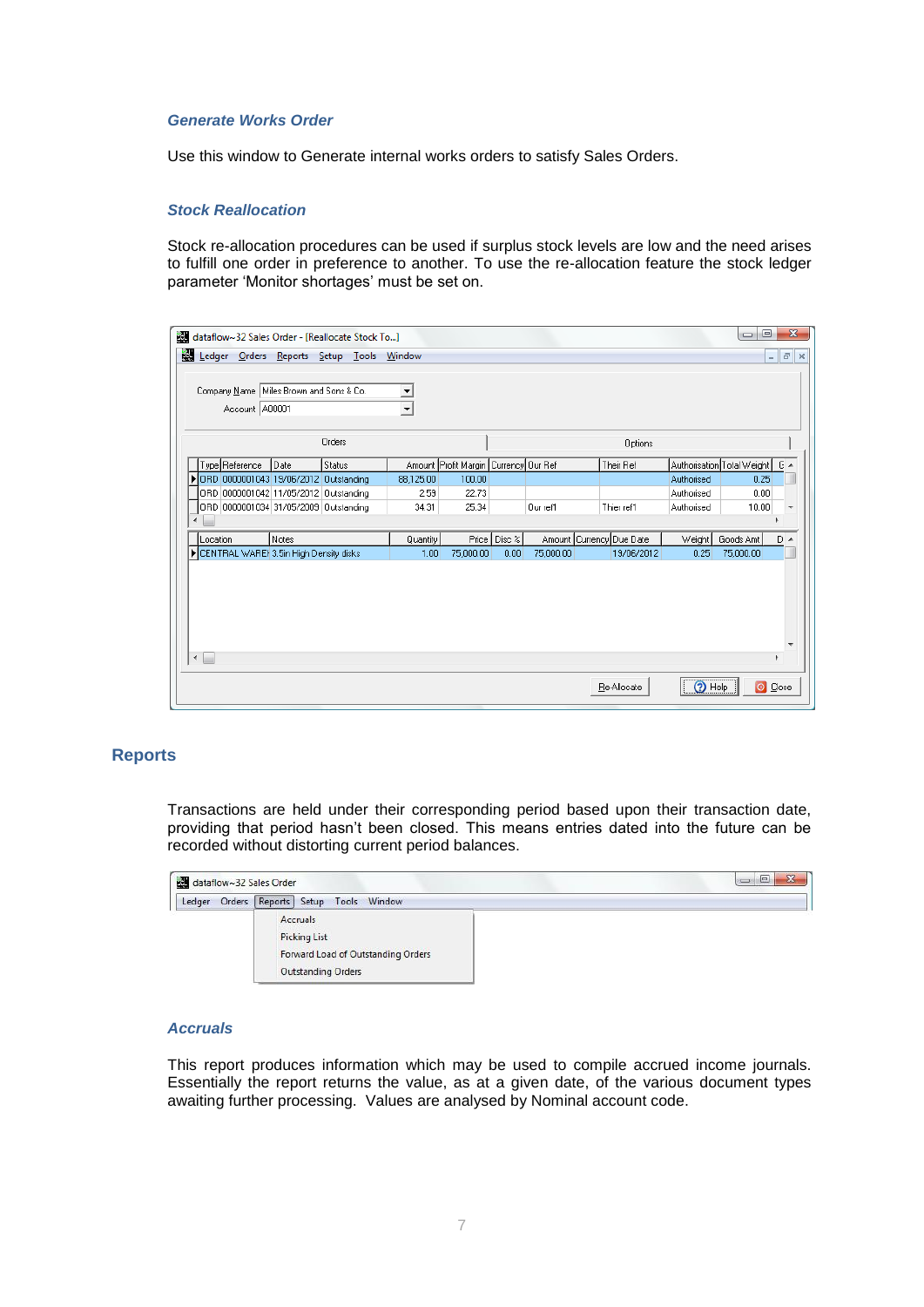| dataflow~32 Sales Order - [Sales Orders/Returns Accruals Report]          | $\mathbf{x}$<br>▣<br>$\Box$                                                                                                                                                                                                                                                                                            |
|---------------------------------------------------------------------------|------------------------------------------------------------------------------------------------------------------------------------------------------------------------------------------------------------------------------------------------------------------------------------------------------------------------|
| Ledger Orders Reports Setup Tools Window                                  | $ F$ $x$                                                                                                                                                                                                                                                                                                               |
| Company   Miles Brown and Sons & Co.<br>$\blacktriangledown$              |                                                                                                                                                                                                                                                                                                                        |
| Date:<br>14/01/2013<br>As At Date<br>Currency Code<br><default></default> | Report Type<br><b>▽</b> Order Lines Not Delivered<br>Delivery Note Lines Not Invoiced<br>□ Invoice Lines Not Updated<br>□ Returns Not Credited<br>□ Credit Notes Not Updated<br>-Options-<br>■ Show Document Lines<br>$\nabla$ Summary<br>$\Gamma$ Preview<br>Cost Type:<br>C Standard Cost C Average Cost C Last Cost |
| 图 Restore<br>图 Save                                                       | 2 Help<br>O Close<br>Print<br>Setup                                                                                                                                                                                                                                                                                    |

## <span id="page-7-0"></span>*Picking List*

Produces a daily analysis of outstanding Order lines due for delivery on or before a given date.

| dataflow~32 Sales Order - [Sales Order Picking List]               | $\mathbf{x}$<br>o<br>$\Box$      |
|--------------------------------------------------------------------|----------------------------------|
| Ledger Orders Reports Setup Tools Window                           | $ \mid$ $\sigma$ $\mid$ $\times$ |
| Miles Brown and Sons & Co.<br>$\vert \cdot \vert$<br>Company       |                                  |
| Due Date<br>14/01/2013<br>Selected Date Only                       |                                  |
| CENTRAL WAREHOUSE<br>$\overline{\phantom{a}}$<br>Location          |                                  |
| $\nabla$ By Location                                               |                                  |
| <b>▽</b> Order By Bin/Row                                          |                                  |
| $\Box$ Preview                                                     |                                  |
|                                                                    |                                  |
|                                                                    |                                  |
|                                                                    |                                  |
|                                                                    |                                  |
|                                                                    |                                  |
|                                                                    |                                  |
|                                                                    |                                  |
| $\overline{\bigcirc}$ Help<br>图 Save<br>图 Restore<br>Pint<br>Setup | O Close                          |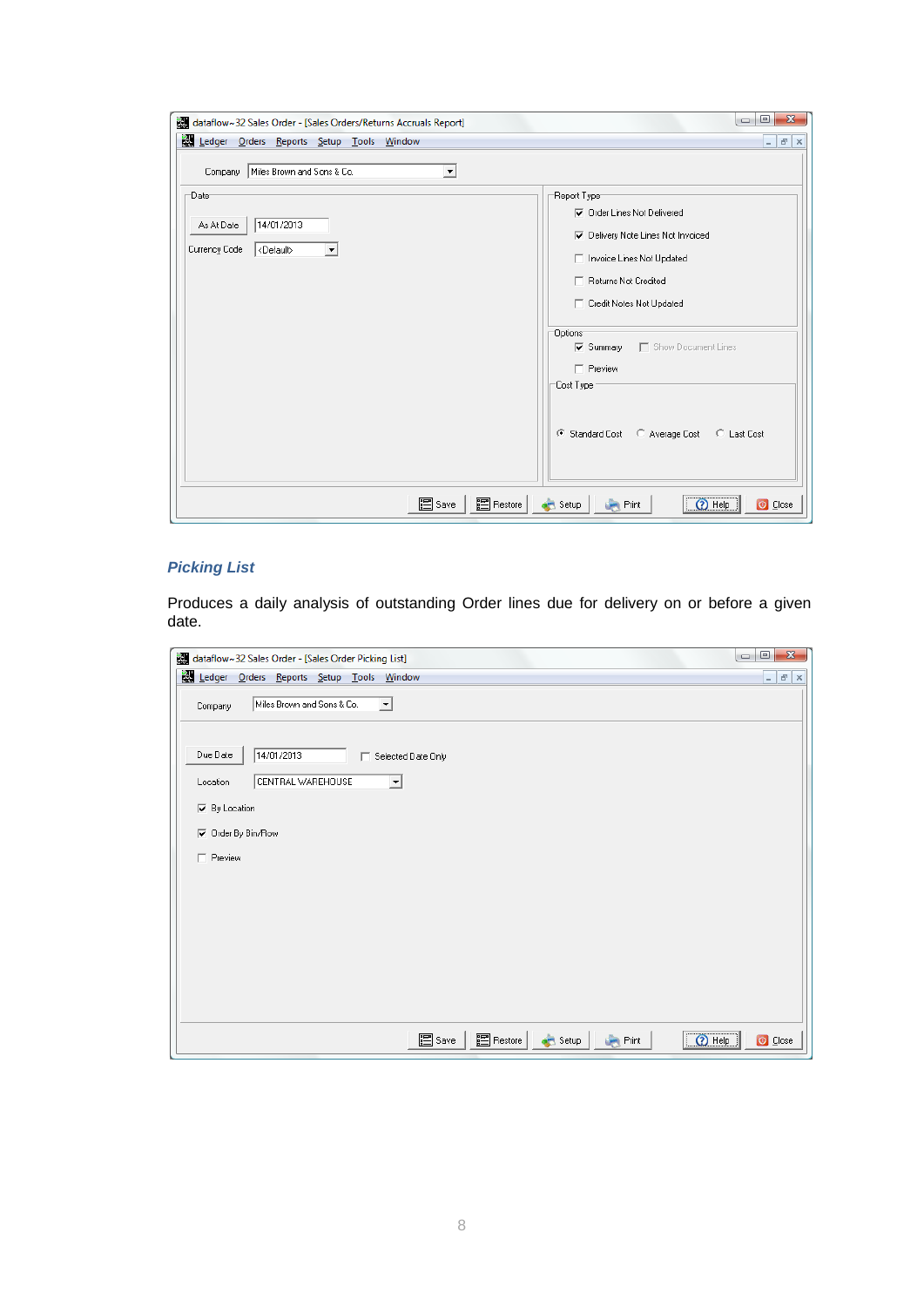## <span id="page-8-0"></span>*Forward Load of Outstanding Orders*

Produces an analysis of Stock item demand by listing outstanding Order line details with the quantity sub-totaled by month.

| dataflow~32 Sales Order - [Sales Order Picking List]         | $\overline{\mathbf{x}}$<br>▣<br>$\qquad \qquad \Box$ |
|--------------------------------------------------------------|------------------------------------------------------|
| Ledger Orders Reports Setup Tools Window                     | $ \mid$ $\sigma$ $\mid$ $\times$                     |
| Miles Brown and Sons & Co.<br>$\vert \cdot \vert$<br>Company |                                                      |
| 14/01/2013<br>Due Date<br>Selected Date Only                 |                                                      |
| CENTRAL WAREHOUSE<br>$\blacktriangledown$<br>Location        |                                                      |
| $\nabla$ By Location                                         |                                                      |
| <b>▽</b> Order By Bin/Row                                    |                                                      |
| $\Box$ Preview                                               |                                                      |
|                                                              |                                                      |
|                                                              |                                                      |
|                                                              |                                                      |
|                                                              |                                                      |
|                                                              |                                                      |
|                                                              |                                                      |
|                                                              |                                                      |
| 图 Restore<br>图 Save<br>2 Help<br>Setup<br>Print              | O Close                                              |

## <span id="page-8-1"></span>*Outstanding Orders*

This report produces specific details of Orders dependant on the selection criteria. *Format Type* choices include by *Values* or by *Quantities*.

| 要<br>dataflow~32 Sales Order - [Sales Order Document Report]                                                                                                                                                                                        | $\mathbf{x}$<br>$\qquad \qquad \Box$<br>$\Box$                                           |
|-----------------------------------------------------------------------------------------------------------------------------------------------------------------------------------------------------------------------------------------------------|------------------------------------------------------------------------------------------|
| Ledger Orders Reports Setup Tools Window                                                                                                                                                                                                            | $ F \times$                                                                              |
| Miles Brown and Sons & Co.<br>Company<br>$\Box$ By Location<br>$\mathbf{r}$<br>Location                                                                                                                                                             |                                                                                          |
| Ranges <sup>-</sup><br>Stock and Date                                                                                                                                                                                                               | Report Format<br>Document Type <sup>-</sup><br>$\odot$ Orders                            |
| $\overline{\phantom{a}}$<br><b>First Stock Item</b><br>Last Stock Item<br>▼                                                                                                                                                                         | C Returns<br>C Delivery<br>$\bigcirc$ Invoices                                           |
| 14/01/2013<br>Start Date<br>End Date<br>14/01/2013<br>Apply Filter                                                                                                                                                                                  | C Credit Notes<br>Date Options<br>C Due Date<br>C Order Date                             |
| $\Box$ On Lines                                                                                                                                                                                                                                     | Format Type <sup>-</sup><br>C Values<br>C Quantities                                     |
| Options <sup>-</sup><br>Print Item Description<br>□ Include Non-Stock<br>□ Include Line Notes<br>□ Customer Selection<br>$\Box$ Van Selection<br>□ Include Delivery Address<br>$\Box$ Preview<br>Outstanding Only<br>$\nabla$ Analysis Groups<br>г. | Order By<br>C Order<br>Customer<br>o<br>Stock Code<br>o<br>Due Date<br>O<br>C Order Date |
| 图 Restore<br>图 Save<br>Setup<br>Print                                                                                                                                                                                                               | <b>D</b> Help<br>O Close                                                                 |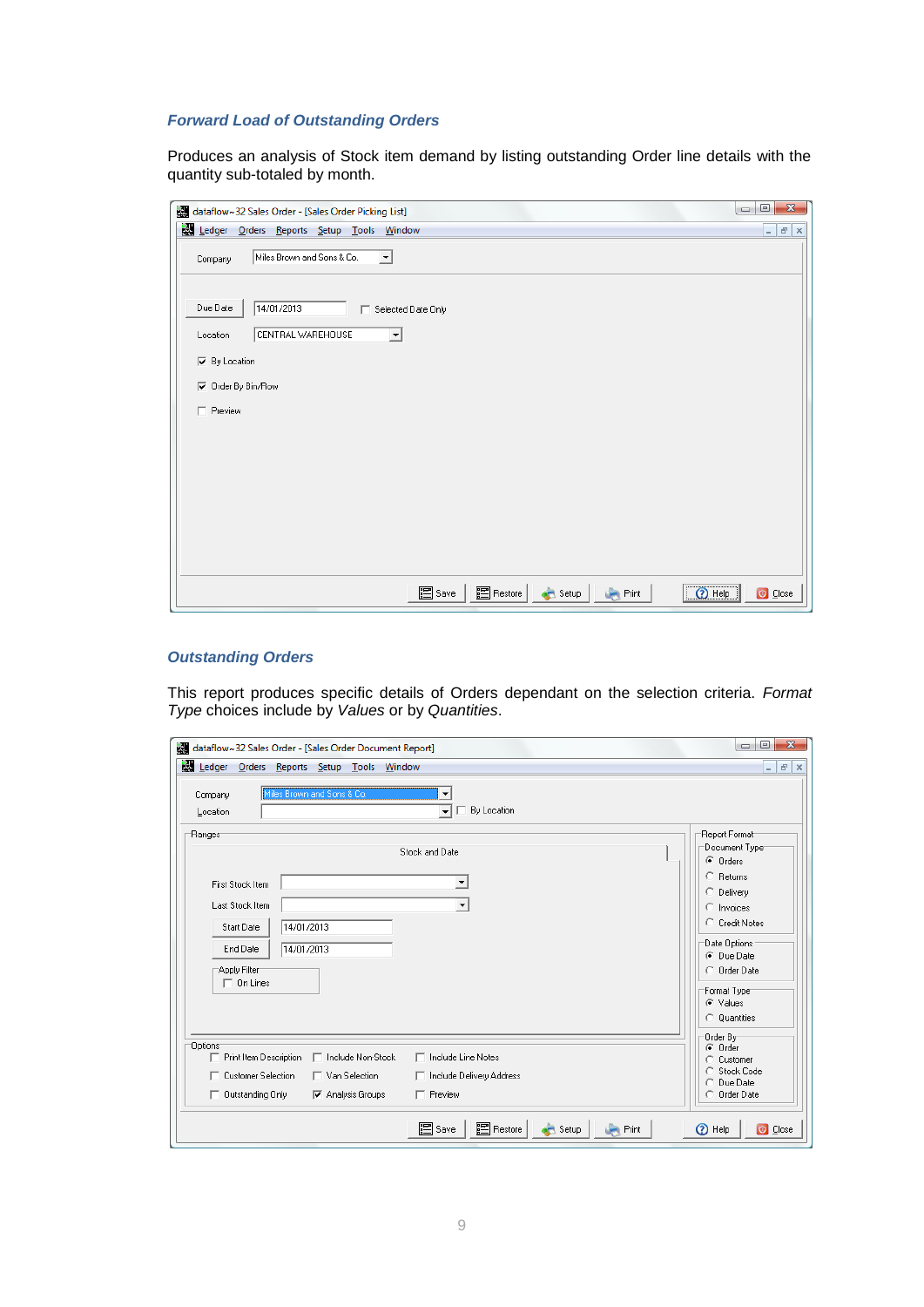## <span id="page-9-0"></span>**Setup**

Use the options on this menu to set up the basic parameters available to the Sales Order processing routines e.g. authorisation levels, document numbering, document design. Also remember to check that parameters in other modules have been set.

In particular, check :-

- Stock Ledger parameters monitor shortages, warehouse locations, stock/product items and their pricing, units of measure and rows/bins.
- Sales Ledger parameters customer accounts, Document invoicing parameters, terms, price categories and discounts.



#### <span id="page-9-1"></span>*Order Parameters*

Set these parameters before starting to use the Order Control procedures. Settings here do not affect the *Sales Ledger Document Invoicing* routine. If multi-company operation applies, select each *Company Name* in turn and apply the settings.

| dataflow~32 Sales Order - [Sales Orders Document Setup]                                                                                                                                                                                                                      | X<br> □<br>$\Box$                                                                                                                                                                 |  |  |
|------------------------------------------------------------------------------------------------------------------------------------------------------------------------------------------------------------------------------------------------------------------------------|-----------------------------------------------------------------------------------------------------------------------------------------------------------------------------------|--|--|
| Ledger Orders Reports Setup Tools Window                                                                                                                                                                                                                                     | $F \times$<br>÷                                                                                                                                                                   |  |  |
| Miles Brown and Sons & Co.<br>Company Name<br>$\blacktriangledown$                                                                                                                                                                                                           |                                                                                                                                                                                   |  |  |
| Document Parameters                                                                                                                                                                                                                                                          | Authorise Orders<br>e-mail Control & Others                                                                                                                                       |  |  |
| Document Parameters:                                                                                                                                                                                                                                                         | Document Numbering                                                                                                                                                                |  |  |
| <b>▽</b> Generate Order/Quote Numbers                                                                                                                                                                                                                                        | 1.047<br>Next Order No.                                                                                                                                                           |  |  |
| □ Unique Order/Quote Numbers                                                                                                                                                                                                                                                 | 98<br>Next Scheduled Order No.                                                                                                                                                    |  |  |
|                                                                                                                                                                                                                                                                              | 50<br>Next Quotation No.                                                                                                                                                          |  |  |
| □ Deliver/Invoice orders for accounts on "Hold"                                                                                                                                                                                                                              | 3,821<br>Next Delivery Note No.                                                                                                                                                   |  |  |
| $\Box$ Allow additional invoice lines:                                                                                                                                                                                                                                       |                                                                                                                                                                                   |  |  |
| Document Processing<br>Review each document when "Deliver All" selected<br>Beview each document when "Invoice All" selected<br>View Average cost in the Stock Grid<br>View costs on the stock balance screen<br>Narrative lines to be transferred to Delivery Notes/Invoices | Print Control<br>F Print when order is updated/authorised<br>F Print "BEPBINT" when order is modifiv<br>Print when order is deleted<br>$\Box$ Print when delivery note is updated |  |  |
| Carry forward exchange rate to Delivery Notes/Invoices                                                                                                                                                                                                                       | □ Print "REPRINT" when Delivery is modifiy<br>$\Box$ Print when delivery note is deleted                                                                                          |  |  |
| Generate back order lines to Delivery Note                                                                                                                                                                                                                                   | $\Box$ Print when invoice is updated/authorised                                                                                                                                   |  |  |
| Always generate works order lines                                                                                                                                                                                                                                            | Print "REPRINT" when invoice is modifiy                                                                                                                                           |  |  |
| Default "Allow part delivery" on sales order                                                                                                                                                                                                                                 | $\Box$ Print when invoice is deleted                                                                                                                                              |  |  |
| Generate Purchase order<br>$\bigcirc$ If order short<br>C Always<br>C Never                                                                                                                                                                                                  | $\Box$ Allow bulk printing of unreleased delivery notes                                                                                                                           |  |  |
|                                                                                                                                                                                                                                                                              | ②<br>Help<br>Close<br>രി<br>Cancel<br>Apply                                                                                                                                       |  |  |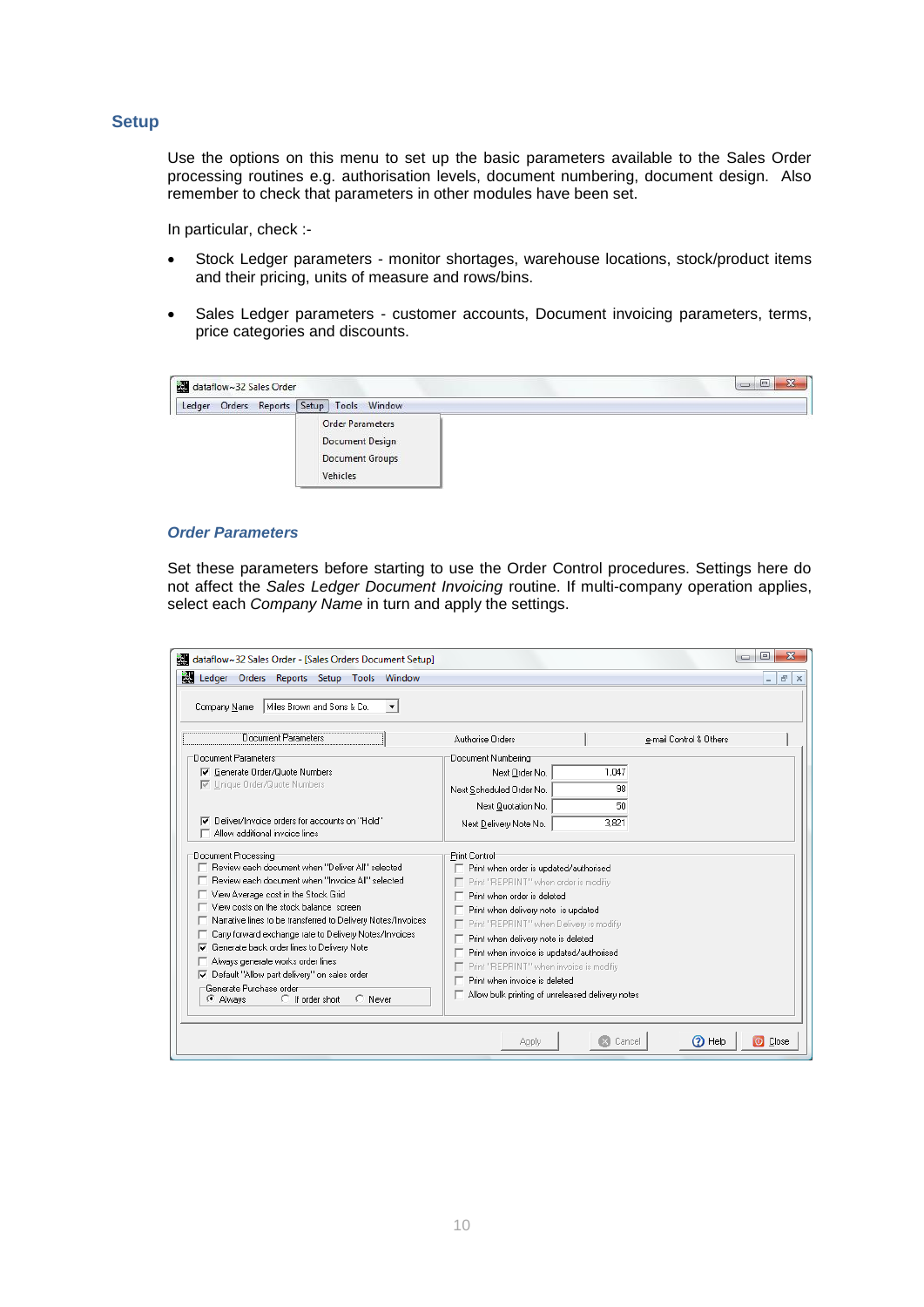#### Document Parameters

| Generate Order/Quote Numbers                  | The l<br>system will automatically<br>generate the next sequential Order/<br>Quote Number.                             |
|-----------------------------------------------|------------------------------------------------------------------------------------------------------------------------|
| Unique Order/Quote Numbers                    | The system will check for non-unique<br>Order/ Quote numbers.                                                          |
| Deliver/Invoice orders for accounts on "Hold" | Allows for the Delivery/ Invoicing of<br>Orders for accounts placed on Hold.                                           |
| Allow additional invoice lines                | Allows for the addition of carriage or<br>postage/ packing lines (for example)<br>added directly to the Order Invoice. |
| Document Numbering Derameters                 |                                                                                                                        |

#### Document Numbering Parameters

F Review each document when "Deliver All" selected

F Review each document when "Invoice All" selected

Narrative lines to be transferred to Delivery Notes/Invoices

E Carry forward exchange rate to Delivery Notes/Invoices

View Average cost in the Stock Grid

View costs on the stock balance screen

| 1,047<br>Next Order No.               | Details the next Order Number.                                   |
|---------------------------------------|------------------------------------------------------------------|
| 98<br>Next Scheduled Order No.        | Details the next Scheduled Order<br>Number.                      |
| Next Quotation No.<br>50              | Details the next Quotation Number.                               |
| 3,821<br>Next Delivery Note No.       | <b>Delivery</b><br>Details the<br><b>Note</b><br>next<br>Number. |
| <b>Document Processing Parameters</b> |                                                                  |

Forces a manual Update for each document being delivered.

Forces a manual Update for each document being Invoiced.

Displays the Average Cost within the *Stock* tab.

Includes the Average and Standard Costs on the Stock Balance screen.

Narrative only lines (I.e. no value) will be carried over to the Delivery and Invoice stages.

The exchange rate from the Order will be used for both the Delivery notes and Invoices.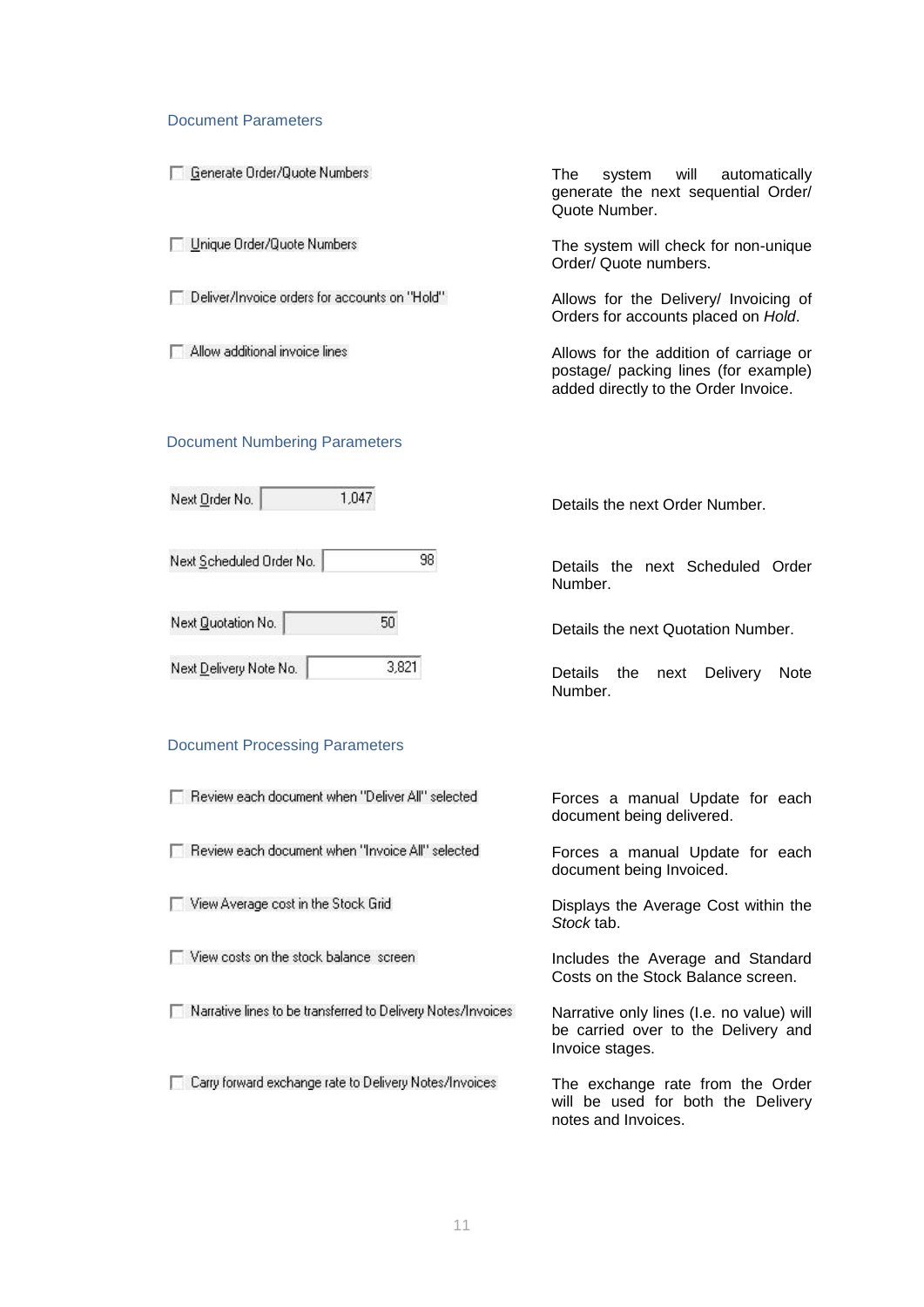| Generate back order lines to Delivery Note                         | Delivery note will display all order<br>their<br>lines<br>with<br>corresponding<br>include<br>(will<br>quantity<br>delivered<br>undelivered items but display a gty of<br>$\left( 0\right)$                                   |
|--------------------------------------------------------------------|-------------------------------------------------------------------------------------------------------------------------------------------------------------------------------------------------------------------------------|
| Always generate works order lines                                  | With this option check the system will<br>automatically populate the Works<br>Order tab with the quantity specified<br>within the Value tab, therefore<br>automatically generating a Works<br>Order upon the document update. |
| Default "Allow part delivery" on sales order                       | The Allow part delivery parameter on<br>the Order header will always default<br>to ticked.                                                                                                                                    |
| Generate Purchase order<br>◯ If order short<br>G Always<br>C Never | A Condition for whether or not a                                                                                                                                                                                              |

A Condition for whether or not a *Purchase Order* will be generated automatically when a *Sales Order* is raised.

#### Print Control

The Print Control section contains parameters whereby if selected the system will automatically print the document.

| Print when order is updated/authorised     | The order will automatically print<br>when updated/authorized.                                        |
|--------------------------------------------|-------------------------------------------------------------------------------------------------------|
| F Print "REPRINT" when order is modifiy    | The order will automatically print with<br>the label REPRINT when modified.                           |
| $\Box$ Print when order is deleted         | The order will automatically print                                                                    |
| $\Box$ Print when delivery note is updated | upon deletion.<br>The delivery note will automatically<br>print when updated from the order<br>stage. |
| Print "REPRINT" when Delivery is modify    | The delivery note will automatically<br>print with the label REPRINT when<br>modified.                |
| Print when delivery note is deleted        | The delivery note will automatically<br>print upon deletion.                                          |
| Print when invoice is updated/authorised   | The invoice will automatically print<br>when updated/ authorised from the<br>order or delivery stage. |
| Print "REPRINT" when invoice is modifiy    | The invoice will automatically print<br>REPRINT when<br>the<br>label<br>with<br>modified.             |
| Print when invoice is deleted              | The invoice will automatically print<br>upon deletion.                                                |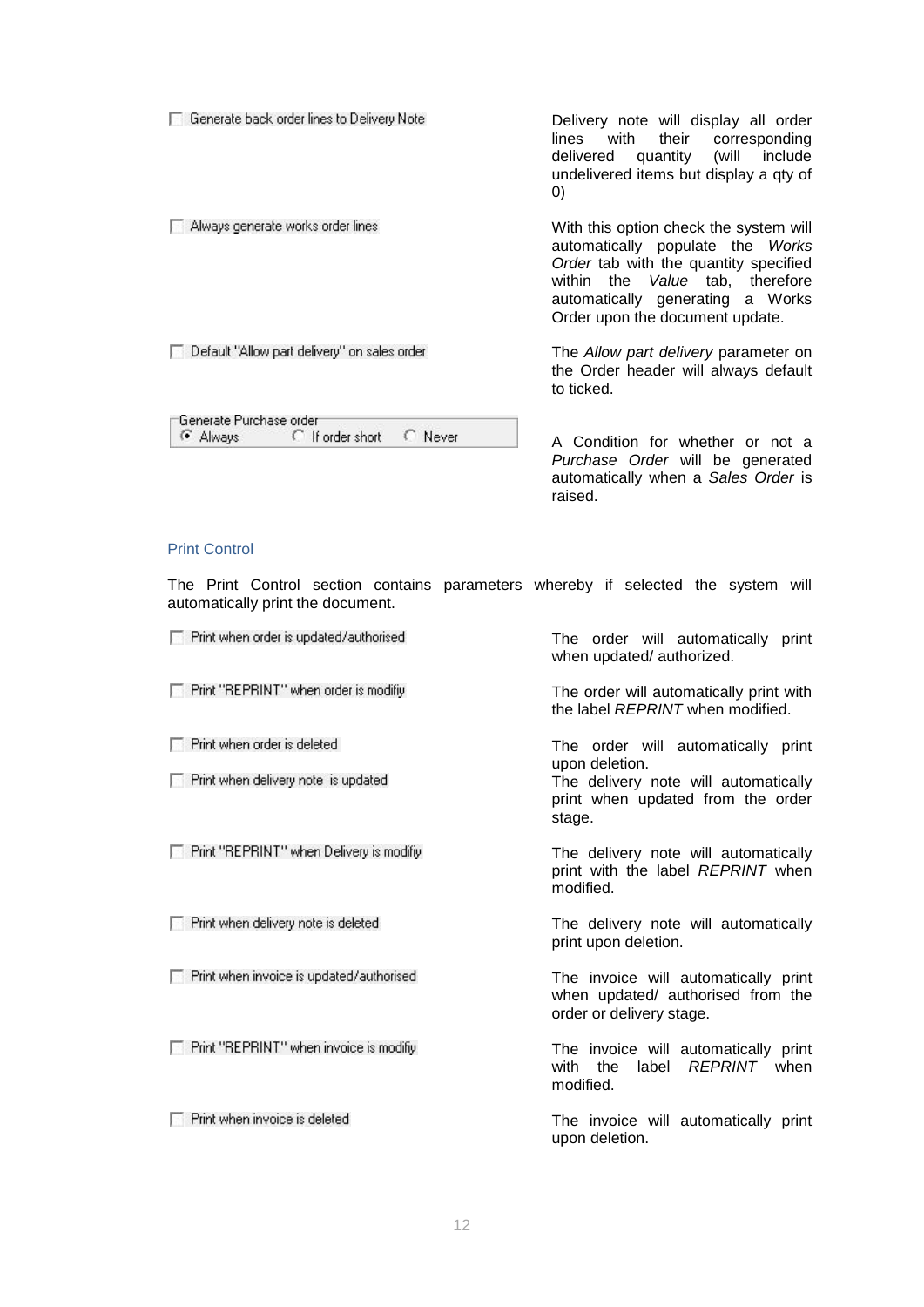#### Allow bulk printing of unreleased delivery notes

Allows the printing of multiple unreleased delivery notes within a single print request.

| dataflow~32 Sales Order - [Sales Orders Document Setup]                                          | $\overline{\mathbf{x}}$<br>▣<br>$\Box$ |
|--------------------------------------------------------------------------------------------------|----------------------------------------|
| Ledger Orders Reports Setup Tools Window                                                         | F x<br>$\sim$                          |
| Miles Brown and Sons & Co.<br>Company Name<br>$\overline{\phantom{a}}$                           |                                        |
| Authorise Orders<br>Document Parameters<br>e-mail Control & Others                               |                                        |
| Authorise Control                                                                                |                                        |
| $\nabla$ Authorise orders                                                                        |                                        |
| $\overline{\blacktriangledown}$ Modify order after authorise<br>Allow print before authorisation |                                        |
| Authorise Value                                                                                  |                                        |
| Authorise Value<br>Order value below minimum profit margin<br>$\overline{\phantom{a}}$           |                                        |
| Minimum profit margin %<br>10.00                                                                 |                                        |
| Authorise if                                                                                     |                                        |
| Account on hold                                                                                  |                                        |
|                                                                                                  |                                        |
| □ Outstanding balance greater then credit limit                                                  |                                        |
| Account stop status set to Stop, Closed or Legal                                                 |                                        |
|                                                                                                  |                                        |
|                                                                                                  |                                        |
|                                                                                                  |                                        |
|                                                                                                  |                                        |
|                                                                                                  |                                        |
| <sup>1</sup><br>Apply<br><b>X</b> Cancel                                                         | O Close                                |

## Authorise Control

Authorise orders

Allow print before authorisation

Modify order after authorise

#### Authorise Value

All orders  $\left| \cdot \right|$ 

Line value below minimum profit margin

Order value below minimum profit margin

Authorise Value

10.00 Minimum profit margin %

This parameter enables the authorisation facility.

Enables the printing of unauthorized Orders.

Enables the modifying of authorised Orders.

The authorise value will be applicable to all Orders.

Authorisation will be required when an Order line value falls below the minimum profit margin.

Authorisation will be required when an Order value falls below the minimum profit margin.

Set the Authorisation Value.

Set the minimum profit margin %.

 $\left| \cdot \right|$ 

 $\overline{\phantom{a}}$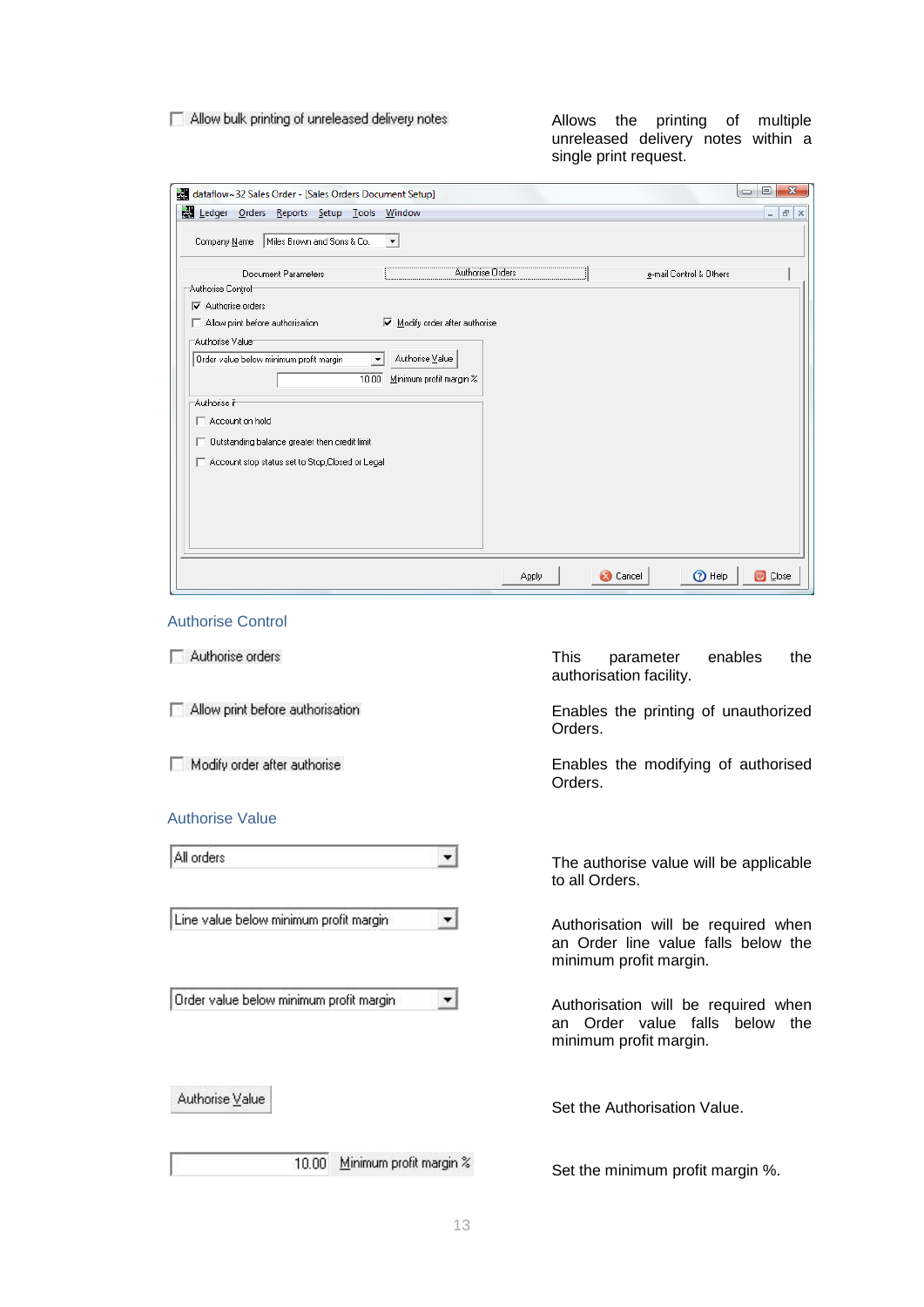## Authorise If

Account on hold

Authorisation will be required if the Account is *On Hold*.

□ Dutstanding balance greater then credit limit

Authorisation will be required if the Accounts Outstanding balance exceeds its credit limit.

Account stop status set to Stop, Closed or Legal

Authorisation will be required if the Account stop status is currently set to Stop, Closed or Legal.

| dataflow~32 Sales Order - [Sales Orders Document Setup]                                                                                                           |                                                          |                                           | $\qquad \qquad \Box$<br>$\Box$            | $\mathbf{x}$ |
|-------------------------------------------------------------------------------------------------------------------------------------------------------------------|----------------------------------------------------------|-------------------------------------------|-------------------------------------------|--------------|
| Ledger Orders Reports Setup Tools Window                                                                                                                          |                                                          |                                           | $ \sigma$ $\times$                        |              |
| Miles Brown and Sons & Co.<br>Company Name                                                                                                                        | $\vert \cdot \vert$                                      |                                           |                                           |              |
| Document Parameters                                                                                                                                               | Authorise Orders                                         |                                           | e-mail Control & Others                   |              |
| e-Mail Control <sup>.</sup><br>Mail orders<br>Hardcopy orders<br>Request a receipt<br>г.<br>$\nabla$ Mail invoices<br>Hardcopy invoices<br>Request a receipt<br>г | Kits Option<br><b>▽</b> Print kit lines on SOP documents | <b>EDI Control</b><br>Hard Copy Required? |                                           |              |
|                                                                                                                                                                   |                                                          | Apply                                     | <b>O</b> Help<br>O Close<br><b>Cancel</b> |              |

#### e-Mail Control

| Mail orders              | Enables the emailing of<br>Sales<br>Orders.            |
|--------------------------|--------------------------------------------------------|
| Hardcopy orders          | Produces a hardcopy after the email<br>is sent.        |
| Request a receipt        | Sends a receipt<br>request<br>when<br>emailing Orders. |
| Mail invoices            | the emailing of<br>Enables<br>Order<br>Invoices.       |
| Hardcopy invoices        | Produces a hardcopy after the email<br>is sent.        |
| $\Box$ Request a receipt | request<br>Sends a receipt<br>when<br>emailing Orders. |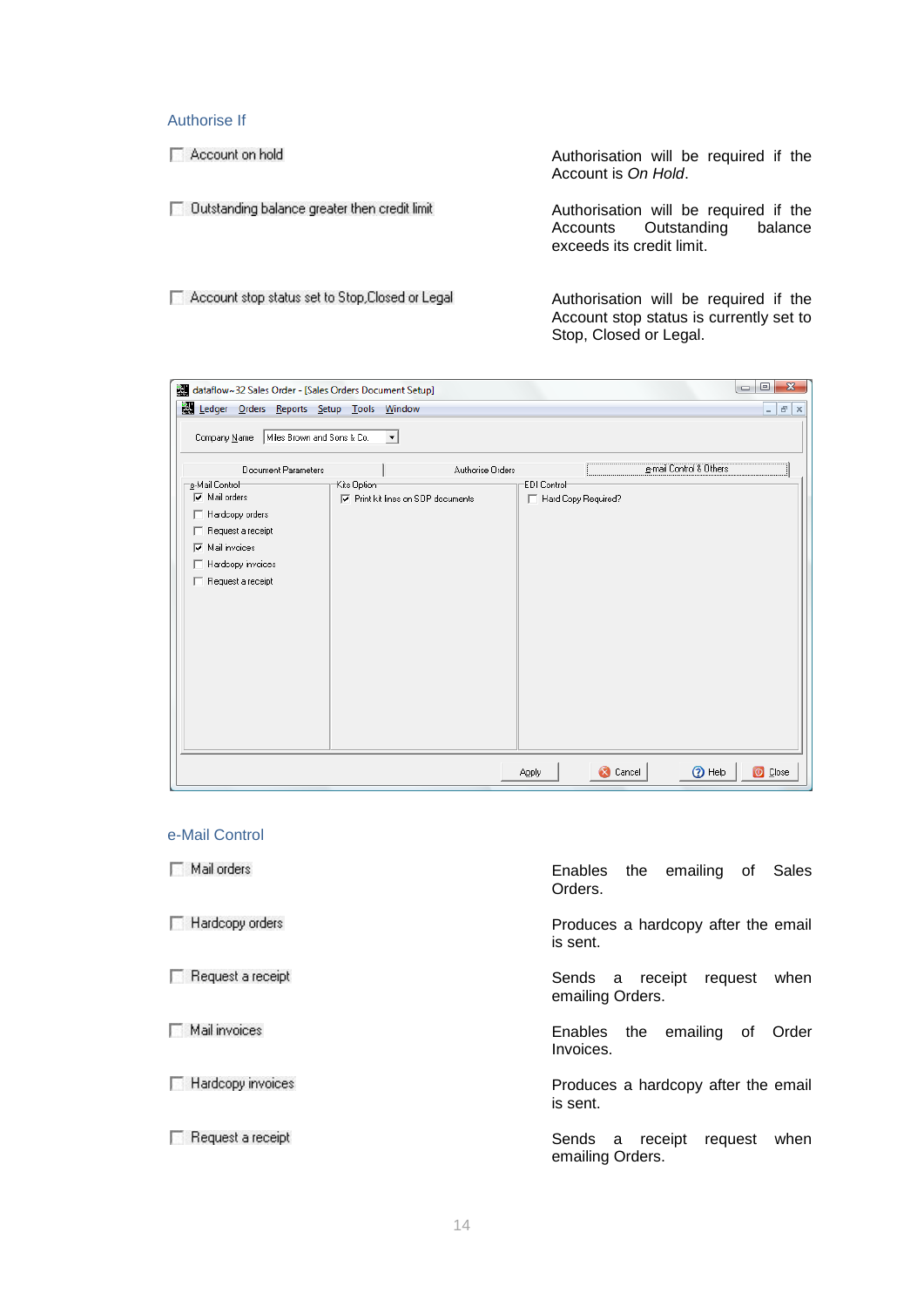#### Kits Option

Print kit lines on SOP documents

When checked all the KIT components lines will appear on hardcopy documents as opposed to only the KIT description when left unchecked.

EDI Control

Hard Copy Required?

Produces a hardcopy.

#### <span id="page-14-0"></span>*Document Design*

Specify the operational properties of each layout required to produce the relevant Sales Order document. For example, check box options determine if text labels, lines and images plotted on the layout should be included when actual documents are produced. It is also where you launch the designer window to specify the components and format of a particular document layout.

| dataflow~32 Sales Order - [Sales Orders Document Design]                                   |                                                                        |                             | $\Box$<br>$\mathbf{x}$<br>$\qquad \qquad \Box$          |
|--------------------------------------------------------------------------------------------|------------------------------------------------------------------------|-----------------------------|---------------------------------------------------------|
| Ledger Orders Reports Setup Tools Window                                                   |                                                                        |                             | $F \times$<br>$\overline{\phantom{a}}$                  |
| Documents                                                                                  |                                                                        | e-Majl                      |                                                         |
| Document Types<br>$\odot$ Orders<br>C Delivery Notes<br>C Order Invoices                   | Description<br>Generic Sales Orders/Return                             | Type<br>System              |                                                         |
|                                                                                            |                                                                        |                             | <b>La Copy</b><br><sup>2</sup> <sup>8</sup> Modify<br>▼ |
| Details:<br>Description Generic Sales Orders/Retu                                          | Document Sub-Types<br>$\nabla$ Generic                                 |                             | <b>Bemove</b>                                           |
| Show Labels <b>I</b><br>Show Lines <b>I</b><br>Show Images $\overline{\blacktriangledown}$ | $\Box$ Order<br>$\Box$ Return<br>$\Box$ Quotation<br>□ Scheduled Order |                             | $Update$<br>$\widehat{\mathbb{m}}$<br>Discard           |
|                                                                                            |                                                                        | <b>N</b> Design<br>图 Revert | <b>O</b> Help<br>O Close                                |

Always start by clicking the appropriate document type. For each type you should find at least one layout already exists, its name displayed in the description list box alongside. These are used automatically by the related document production routines. For the document type *Orders* the layout supplied is specified as generic which means it is used to produce all document sub-types shown i.e. Order, Return, Quotation and Scheduled Order.

Only limited changes can be made to the properties of a layout supplied with the system, but the layout itself can be edited as required.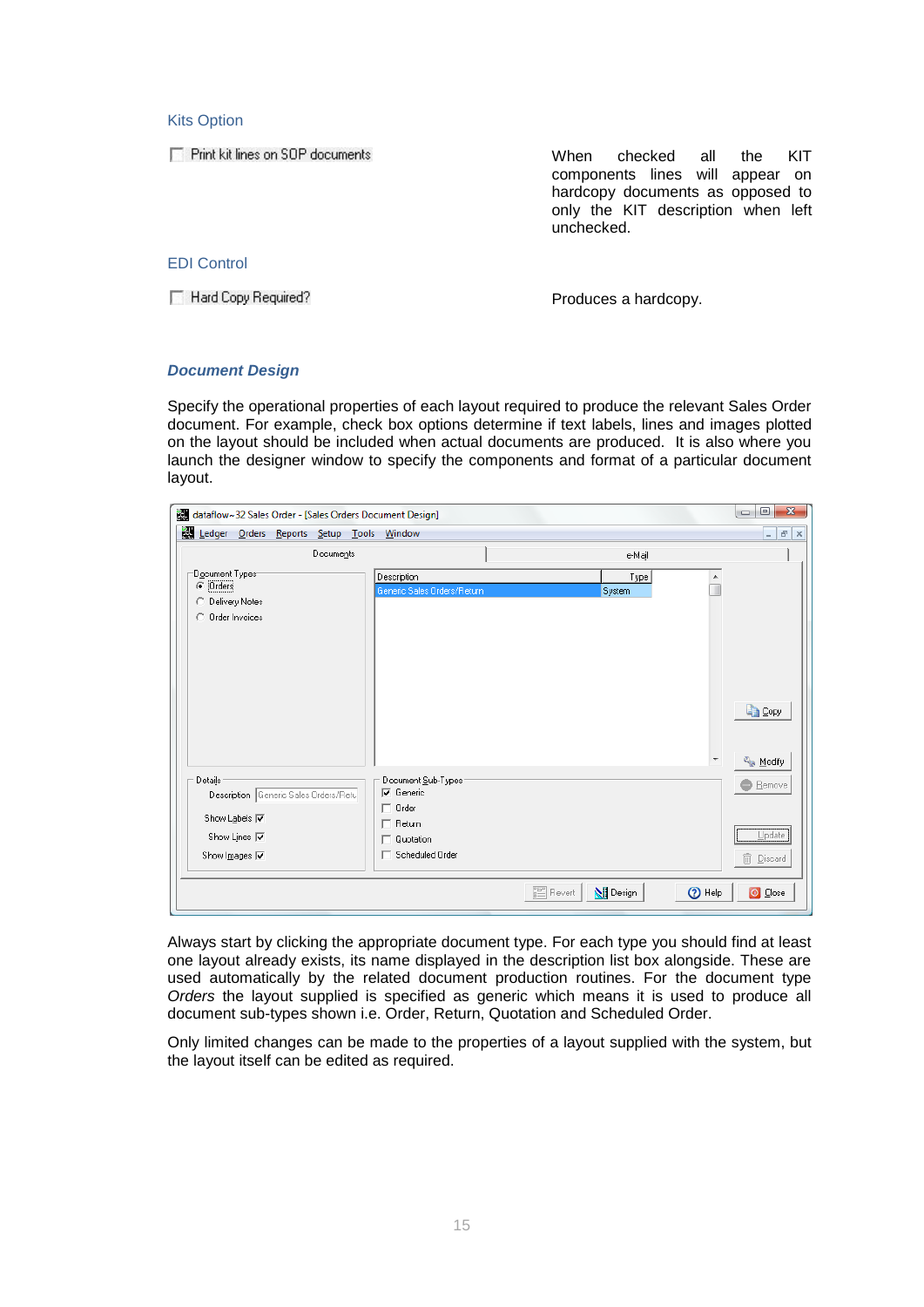#### <span id="page-15-0"></span>*Document Groups*

The Document Groups utility allows you to choose specific layouts for the listed document types so when you come to create that document the system will always default to your chosen layout when printing or emailing. As a result, when invoices are produced for a range of customers the system is able to detect, automatically, which layout to use for each customer.

| dataflow~32 Sales Order - [Sales Orders Document Groups]                 |                   |                          | $\overline{\mathbf{x}}$<br>▣<br>$\qquad \qquad \Box$ |
|--------------------------------------------------------------------------|-------------------|--------------------------|------------------------------------------------------|
| Ledger Orders Reports Setup Tools Window                                 |                   |                          | $ F$ $\times$                                        |
| Groups                                                                   | Default Documents | Document Information     |                                                      |
| Description<br>European Documents<br>Mainland Documents<br>USA Documents |                   |                          |                                                      |
|                                                                          |                   | $\overline{\phantom{a}}$ | O Add<br><sup>2</sup> Modify<br><b>B</b> emove       |
| Description European Documents                                           |                   |                          | Update<br><b>m</b> Discard                           |
|                                                                          |                   | O Help                   | O Close                                              |

Having established the Group descriptions the *Default Documents* tab is where you assign the relevant template to their associated categories.

The templates can be assigned for use by a specific Company and/or User. If you wish to assign the document group globally so it's not specific to a particular Company leave the *Company* selection blank, the same applies to the *User* selection.

| Ledger Orders Reports Setup Tools Window |                              |                                                 |                          |                      | $ F$ $\times$    |
|------------------------------------------|------------------------------|-------------------------------------------------|--------------------------|----------------------|------------------|
| Groups                                   |                              | Default Documents                               |                          | Document Information |                  |
| Company   Miles Brown and Sons & Co.     | User<br>▼                    |                                                 | $\blacktriangledown$     |                      |                  |
| Description European Documents           | $\blacktriangledown$         |                                                 |                          |                      |                  |
| Documents                                |                              |                                                 |                          |                      |                  |
| Orders                                   |                              |                                                 |                          |                      |                  |
| Order                                    | European Sales Orders/Return |                                                 | ▼                        |                      |                  |
| Return                                   | European Sales Orders/Return |                                                 | ▼                        |                      |                  |
| Quotation                                |                              |                                                 | ▼                        |                      |                  |
| Scheduled Order                          |                              |                                                 | ▼                        |                      |                  |
| Delivery Notes                           |                              |                                                 | ▼                        |                      |                  |
| Delivery Note                            |                              |                                                 | ▼                        |                      | & Modify         |
| Order Invoices                           |                              |                                                 | $\overline{\phantom{a}}$ |                      |                  |
| Invoice                                  |                              | New Generic European Sales Order Invoice/Credit | ▼                        |                      |                  |
| Credit Note                              |                              |                                                 | $\overline{\phantom{a}}$ |                      | Update           |
|                                          |                              |                                                 |                          |                      | <b>m</b> Discard |
|                                          |                              |                                                 |                          | O Help               | O Close          |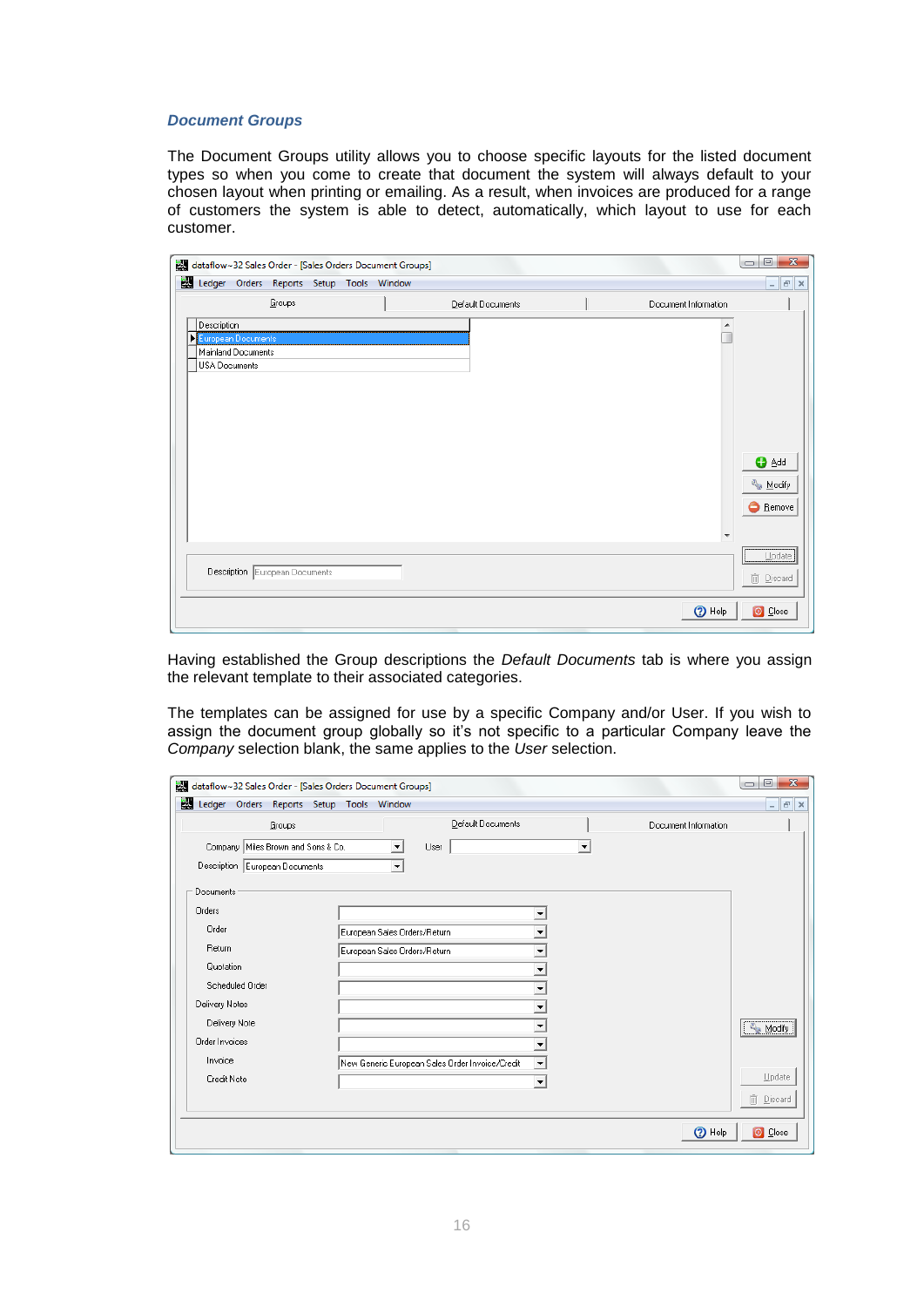Once you have decided on your header criteria click the  $\frac{1}{2}$  Modify | button to start assigning the relevant templates to their categories once you are happy with your selection  $\mathbb{B}_{\text{Index}}$  to save the input. If you wish to remove a selection you can do so using the spacebar on your keyboard.

The *Document Information* tab enables you to view the assignment based upon the Document Type, Sub-type and Name selection made within the header of the tab.

|                           |                                                                                                       | dataflow~32 Sales Order - [Sales Orders Document Groups] |                           |                      | $\overline{\mathbf{x}}$<br>$\Box$<br>$\qquad \qquad \Box$ |
|---------------------------|-------------------------------------------------------------------------------------------------------|----------------------------------------------------------|---------------------------|----------------------|-----------------------------------------------------------|
|                           | Ledger Orders Reports Setup Tools Window                                                              |                                                          |                           | $ F$ $\times$        |                                                           |
|                           | Groups                                                                                                |                                                          | Default Documents         | Document Information |                                                           |
| Document Type Sales Order |                                                                                                       | ▾                                                        | Document Sub-type Generic |                      |                                                           |
|                           | Document Name European Sales Orders/Return                                                            | $\overline{\phantom{0}}$                                 |                           |                      |                                                           |
| Document used by          |                                                                                                       |                                                          |                           |                      |                                                           |
|                           | Miles Brown and Sons & Co., European Documents, SUPERVISOR<br>Green Retailers Ltd, European Documents |                                                          |                           |                      |                                                           |
|                           |                                                                                                       |                                                          |                           |                      |                                                           |
|                           |                                                                                                       |                                                          |                           |                      |                                                           |
|                           |                                                                                                       |                                                          |                           |                      |                                                           |
|                           |                                                                                                       |                                                          |                           |                      |                                                           |
|                           |                                                                                                       |                                                          |                           |                      |                                                           |
|                           |                                                                                                       |                                                          |                           |                      |                                                           |
|                           |                                                                                                       |                                                          |                           |                      |                                                           |

In the screenshot above you can see that for the Sales Order Document Type and Document Name the European Sales Order/Return template is assigned to Miles Brown (Company) and Supervisor (User) and also assigned to Green Retailers (Company) but not by User, this means that all users with adopt the template selection for Green Retailers but only Supervisor for Miles Brown and Sons.

Once you have established your Document Grouping you will need to assign the Document Group descriptions to the relevant customers. This is carried out through the Sales Ledger *View Accounts* window using the **button and selecting the relevant Document Group** within the *Account Parameters* tab. The Document Grouping can also be assigned though the *Data Import* routine.

|                             | dataflow~32 Sales Ledger - [Sales Account Input [Green Retailers Ltd]]                 |                                  |                                                                                         | ▣<br>$\qquad \qquad \Box$             |
|-----------------------------|----------------------------------------------------------------------------------------|----------------------------------|-----------------------------------------------------------------------------------------|---------------------------------------|
|                             | the Ledger Invoicing Transactions Reports Period Processing Setup Tools Window         |                                  |                                                                                         | $ F$ $x$                              |
| Account A00001              | <b>I</b> <del>⊽</del> Cash Account<br>Name Airfreight Systems LTD<br>Cash Sales Only □ | Credit Limit                     | 75000<br>Account On Hold $\Box$<br>"Full" Sales Account V                               |                                       |
| Stop Status                 |                                                                                        |                                  |                                                                                         |                                       |
| <b>Statement Parameters</b> | Account Parameters                                                                     | Companies<br>Account Addresses   | Contacts                                                                                | Analysis<br>Payments                  |
| Frequency <sup>.</sup>      | Nominal Link-                                                                          |                                  | Document Printing Parameters <sup>-</sup>                                               |                                       |
| C Weekly                    | Distributor<br>Account Type                                                            | $\blacktriangledown$             | Document Group European Documents                                                       | $\overline{\phantom{a}}$              |
| C Monthly                   | Default Nominal                                                                        | $\overline{\phantom{a}}$         | Send documents by e-Mail V<br>Send documents by EDI □                                   |                                       |
| C Quarterly                 | Invoicing<br>Settlement Code                                                           | Payment Terms<br>۰               | C Davs following Invoice Date<br>30 <sup>°</sup><br>C Days following Invoice Period End |                                       |
| C Yearly                    | <b>Overseas</b><br>Price Category<br>Discount Band                                     | ۰<br>▼                           | Periods following Invoice Period End<br>Cash with order                                 |                                       |
| C Never                     | <b>Discount</b>                                                                        |                                  | Invoice is due for payment 30 Days<br>following Invoice Date                            |                                       |
|                             | International                                                                          | Vat Control                      | Mailing                                                                                 |                                       |
| <b>Statement Address</b>    | Euro<br>Currency                                                                       | Code<br>$\overline{\phantom{a}}$ | $\blacktriangledown$<br>C None                                                          | C Mailshot Only                       |
|                             |                                                                                        |                                  | $G$ All                                                                                 | C Dunning Letters Only                |
|                             | On Top                                                                                 | Notes                            | <b>O</b> Add<br>Update                                                                  | <b>m</b> Discard<br>2 Help<br>O Close |